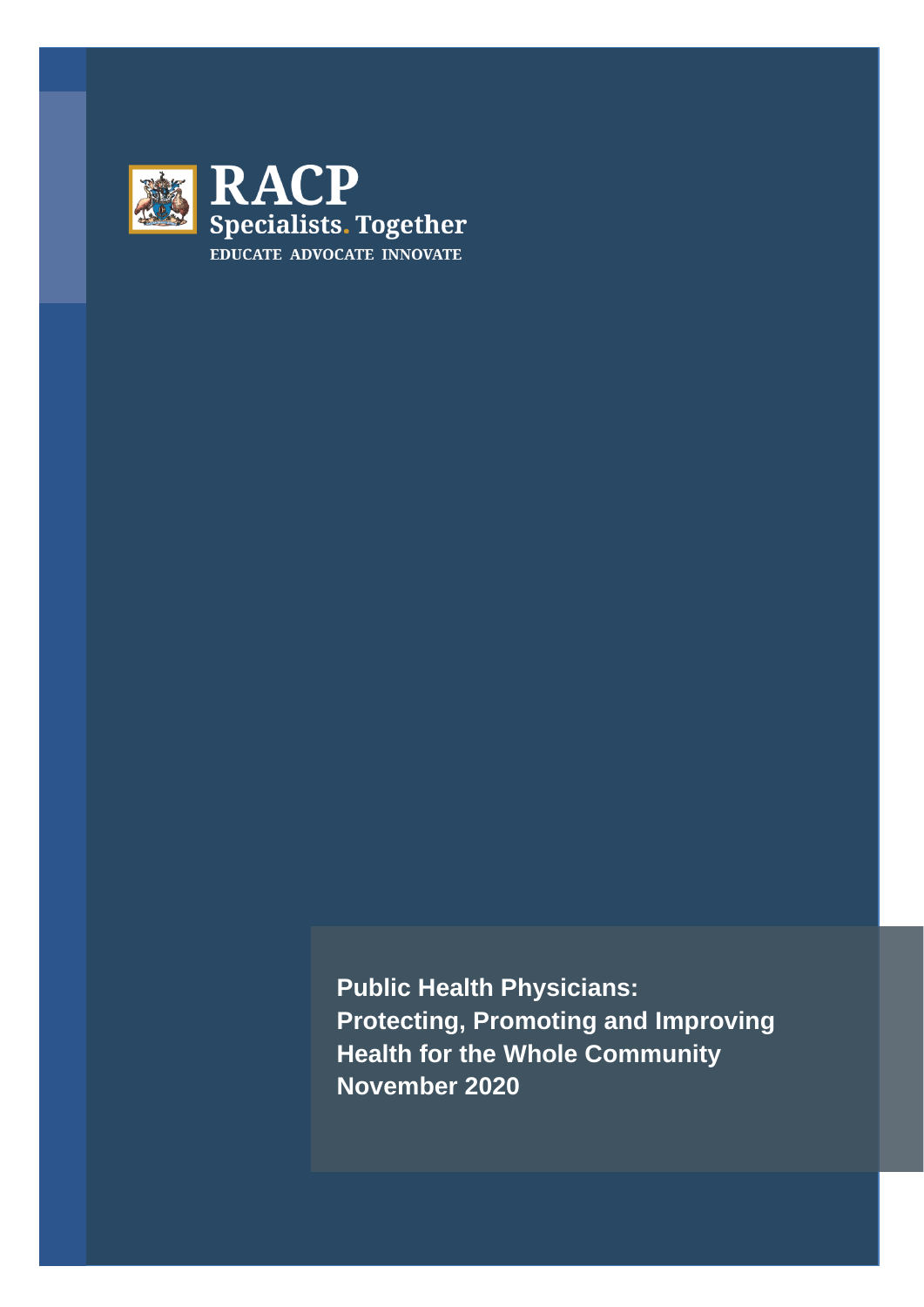## **About the Royal Australasian College of Physicians (RACP)**

The Royal Australasian College of Physicians (RACP) trains, educates and advocates on behalf of over 18,000 physicians and 8,500 trainee physicians, across Australia and Aotearoa New Zealand. The College represents a broad range of medical specialties including general medicine, infectious diseases, paediatrics and child health, cardiology, respiratory medicine, neurology, oncology, public health medicine, occupational and environmental medicine, palliative medicine, sexual health medicine, rehabilitation medicine, geriatric medicine, and addiction medicine. Beyond the drive for medical excellence, the RACP is committed to developing health and social policies and contributing to health reforms and innovations which bring vital improvements to the wellbeing of patients.

The RACP has a key commitment to develop and implement strategic initiatives that effectively contribute to improved health outcomes for Aboriginal and Torres Strait Islander peoples, and Māori. The [RACP](https://www.racp.edu.au/news-and-events/media-releases/racp-releases-indigenous-strategic-framework)  [Indigenous Strategic Framework](https://www.racp.edu.au/news-and-events/media-releases/racp-releases-indigenous-strategic-framework) supports the [Uluru Statement from the Heart](https://ulurustatement.org/) and presents the College priorities to:

- Contribute to addressing Indigenous health equity differences;
- Grow the Indigenous physician workforce;
- Equip and educate the broader physician workforce to improve Indigenous health;
- Foster a culturally safe and competent College;
- Meet the new regulatory standards and requirements of the AMC and MCNZ.

## **About the Australasian Faculty of Public Health Medicine**

The Australasian Faculty of Public Health Medicine (AFPHM) is a Faculty of the RACP. It provides training and continuing education for Public Health Medicine Fellows and Trainees. As described in the Statement of Purpose (2014), the Faculty:

- seeks excellence in public health medicine, education and practice to achieve the highest levels of health for the populations of Australia and Aotearoa New Zealand. AFPHM does this through the training and continuing professional development of public health physicians, the promotion of public debate on matters of public health and the encouragement of public health research.
- is committed to achieving a high standard of population health in Australia and Aotearoa New Zealand by facilitating continuous improvement in the training, assessment and continuing professional development of public health medicine practitioners in Australia and New Zealand; promoting the study of, research into, and evidence-based policy and practice of all matters related to public health and acting as an authoritative body for the purpose of consultation in matters of education or public interest in the field of public health medicine.
- recognises the unique position of Aboriginal and Torres Strait Islander peoples in Australia's, and Māori in Aotearoa New Zealand's, culture and history. The Faculty is committed to seeking equity in the partnership with the Aboriginal and Torres Strait islander people of Australia and Māori of New Zealand in ways that recognise their distinctive cultural and legal rights and the different social and administrative contexts within which they live, including the specific guarantees of Te Tiriti o Waitangi in Aotearoa New Zealand, and the Faculty supports the Uluru Statement from the Heart in Australia.

You can learn more about AFPHM's mission and vision by reading the complete [Statement of Purpose.](https://www.racp.edu.au/docs/default-source/default-document-library/afphm-statement-of-purpose.pdf?sfvrsn=433a2f1a_6)

As this is an Australian document, the terms Aboriginal and Torres Strait Islander will be used to describe the First Peoples of Australia, except in the above section which includes Māori peoples of Aotearoa New Zealand.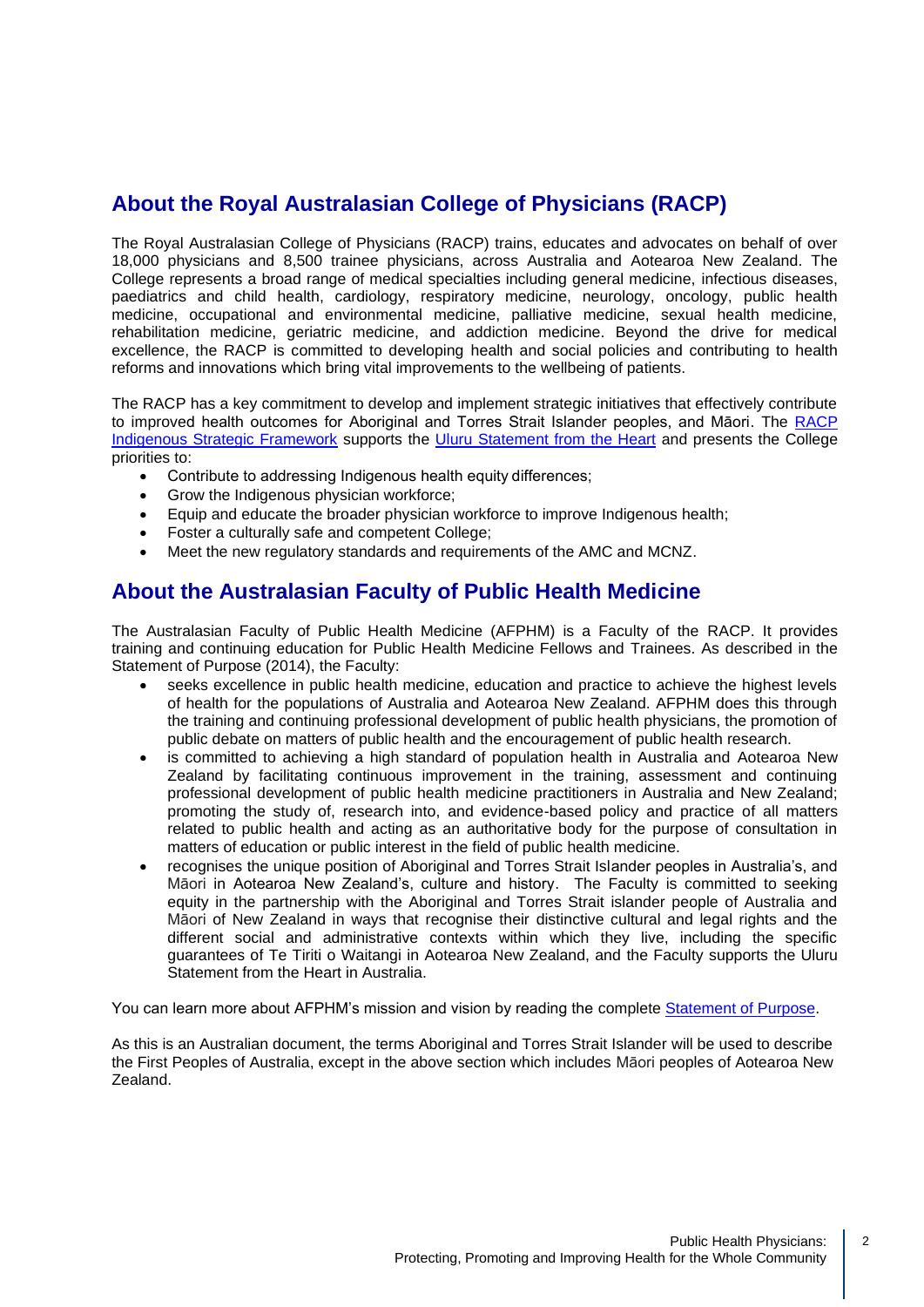## **Public Health Physicians: Protecting, Promoting and Improving Health for the Whole Community**

### **CONTENTS:**

#### **Purpose**

#### **Overview**

#### **Professional expertise and training**

#### **The value of Public Health Physicians in a complex and dynamic health system**

Leadership, collaboration and solutions for complex population health challenges

Supporting populations and health systems

Integration of medical and public health expertise

Evidence-based health systems and public health interventions

Equity in health policies

Statutory health protection and disease prevention

#### **Impact**

#### **References**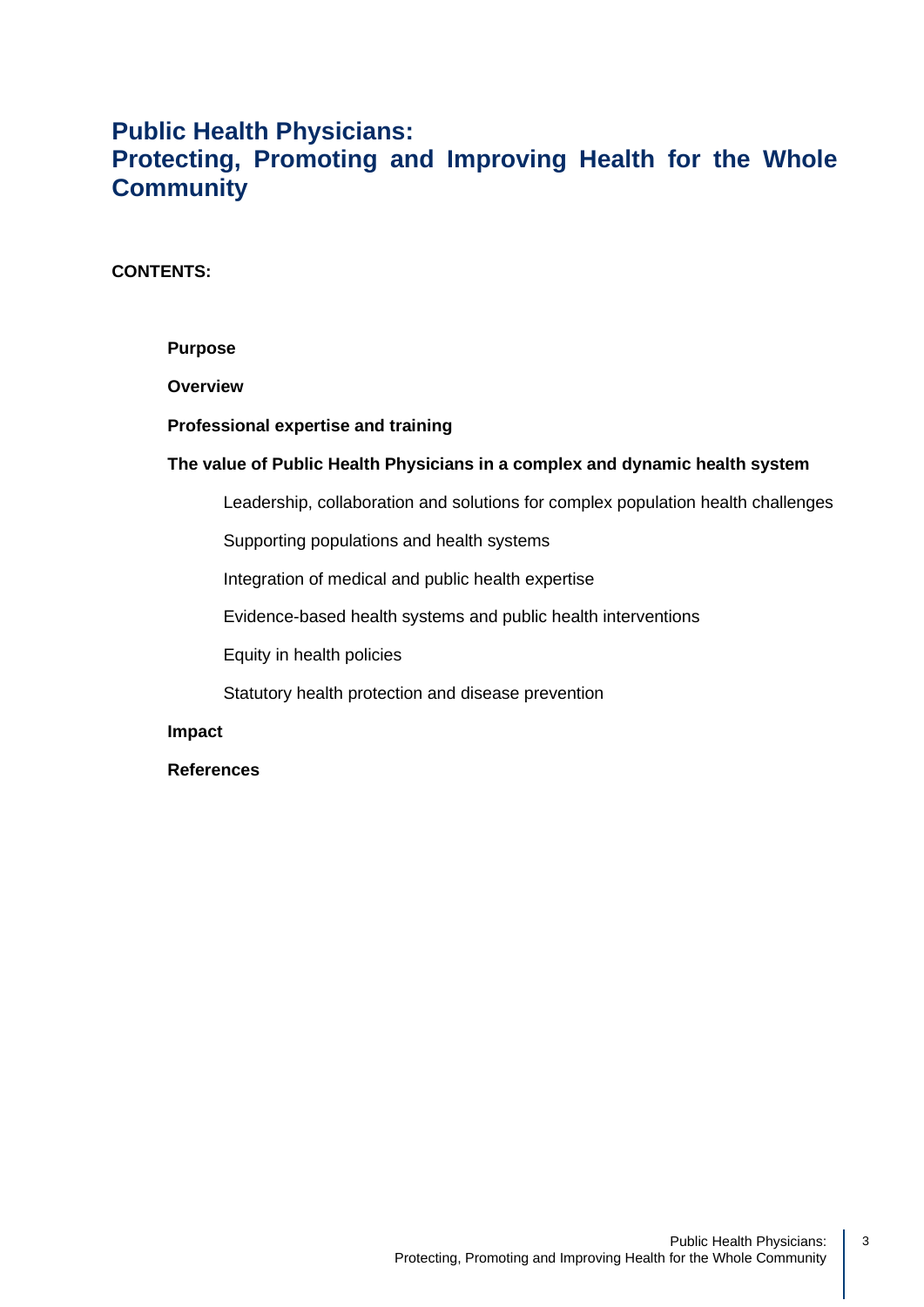# **Purpose**

*Public health physicians: protecting, promoting and improving health for the whole community*

This position statement has been written for decision makers in Australia responsible for workforce planning, funding, and strategy in health. It describes the skills, expertise and roles of Public Health Physicians to inform decisions about public health workforce mix and has been endorsed by the Council of the Australasian Faculty of Public Health Medicine (AFPHM).

The purpose of this document is to articulate the value of Public Health Physicians credentialled as Fellows of the Australasian Faculty of Public Health Medicine (FAFPHMs) to the contemporary public health workforce and their capacity to contribute to the broader health system.

The document explains the training and expertise of Public Health Physicians and describes their unique skills in promoting and protecting the health of the Australian people. It is intended to inform health system decision makers in their strategic and workforce planning.

## **Overview**

Public Health Physicians are medical graduates who, through their advanced training, are medical specialists in protecting and improving the health of whole populations, including Aboriginal and Torres Strait Islander populations. Public Health Physicians are trained to solve complex health problems and make sound evidence-based decisions at a systems-level. They work towards the equitable attainment of health as a state of complete physical, mental and social well-being for all. Public Health Physicians are medical specialists with a duty of care for populations rather than individuals.

Public Health Physicians have unique skills in collaboration, communication, evidence-gathering, research and evaluation for population impact. Their training combines their experience in clinical medicine with specialist fields relevant to the health of populations, including:

- Responding to communicable disease outbreaks and environmental health threats
- Implementing strategies to prevent chronic disease, injury and mental illness
- Conducting research to improve understanding of epidemiology and factors influencing health
- Developing policies that improve the health of the population and move towards health equity

Because of their training and professional expertise, Public Health Physicians hold senior medical positions in state and territory health departments, research, non-government organisations, and the private sector. In these roles, they are responsible for activities to protect and promote population health, including service delivery and strategic reform.

The work of Public Health Physicians is embedded within the social determinants of health, acknowledging the upstream influences on individual and population health through factors such as the physical, economic, cultural and social environment where people live and work. As a result, public health work is complex, multidisciplinary and collaborative.

# Professional expertise and training

Public Health Physicians complete a specialist medical training program through the Royal Australasian College of Physicians (the RACP) which requires attainment of competencies to work in partnership with Aboriginal and Torres Strait Islander peoples; to analyse public health issues based on the perspective, rights and status of Aboriginal and Torres Strait Islander peoples, and to actively seek opportunities to eliminate institutional racism. Prospective registrars are eligible to apply for advanced training with the Australasian Faculty of Public Health Medicine (AFPHM) after they have completed at least three years of clinical work and have already obtained a Master of Public Health degree or equivalent. Registrars then undertake a three-year full-time equivalent advanced training program with supervised rotations across a range of disciplines such as:

- Health leadership and advocacy
- Health policy

4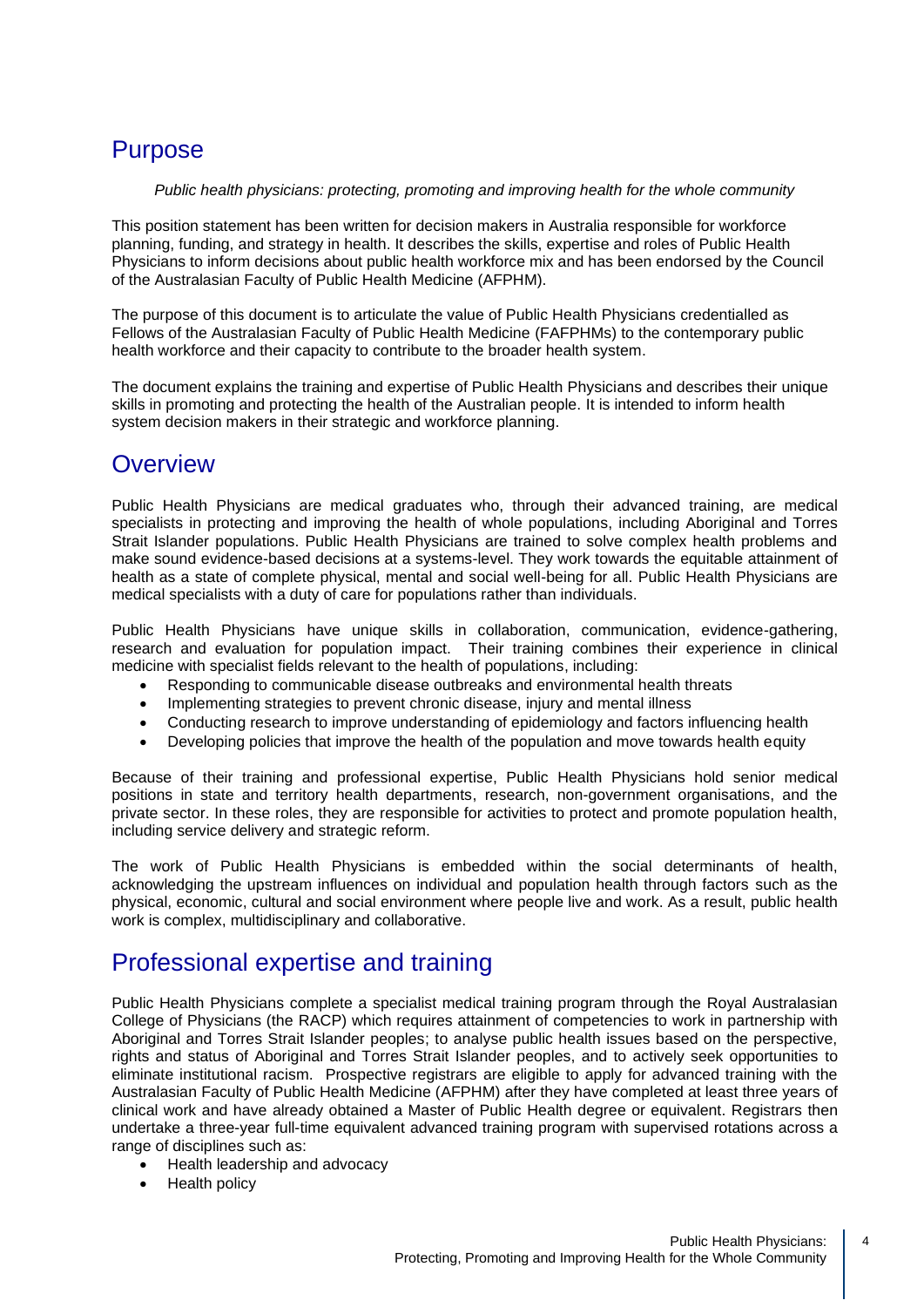- Health protection and promotion
- **Epidemiology**
- Surveillance
- Communicable disease control
- **Fducation**
- Research
- Environmental health

Public Health Medicine Fellowship is awarded upon demonstration of competencies through workplacebased assessments, research and project reports and, finally, on passing the exit oral specialty examination undertaken towards the end of training.

As Fellows of the AFPHM, Public Health Physicians adhere to the RACP's Continuing Professional Development (CPD) framework which requires annual participation in education, performance review and measurement of professional outcomes. Fellows are recognised as medical specialists by the Australian Health Practitioner Regulation Agency (AHPRA) and comply with AHPRA requirements for maintaining professional competence.

Through life-long learning and reflective practice, Public Health Physicians continue to improve their cultural competency skills throughout their careers, ensure cultural safety and advance de-colonisation as supporting partners to Aboriginal and Torres Strait Islander leaders, following the RACP Indigenous Strategic Framework.

This combination of training under accredited specialist supervision, robust assessment against rigorous criteria, and mandatory CPD means that Public Health Physicians are credible authorities in many different settings and skilled to ensure integrated, systems-level responses to population health issues and health service delivery.

## The value of Public Health Physicians in a complex and dynamic health system

### Leadership, collaboration and solutions for complex population health challenges

Complex, challenging problems that confront populations and sub-population groups require leadership, broad collaboration, and accountability. Public Health Physicians are trained to solve complex problems by working in and leading multidisciplinary teams. This enables Public Health Physicians to:

- Consider complex sets of factors and the merits, harms and costs of alternative strategies
- Take responsibility for agreed courses of action
- Communicate effectively to explain complex health information with different audiences
- Recognise and support self-determination of Aboriginal and Torres Strait Islander communities, their history, strengths and holistic concepts of health and illness
- Build collaborations, with clinical peers and professionals in other disciplines including food and water supply, toxicology, urban planning, transport systems, environmental protection, education and ethics
- Build cross-sectoral understandings and collaborations to provide strategic vision

### Supporting populations and health systems

Public Health Physicians assess the overall health of populations and their health needs, bringing their perspective as health systems specialists. This expertise enables Public Health Physicians to:

- Scan changing environments to identify emerging health threats and risks
- Strengthen health systems to take a proactive approach to reducing negative health impacts
- Undertake research and evaluate evidence; understand and use data judiciously to guide policy and practice

5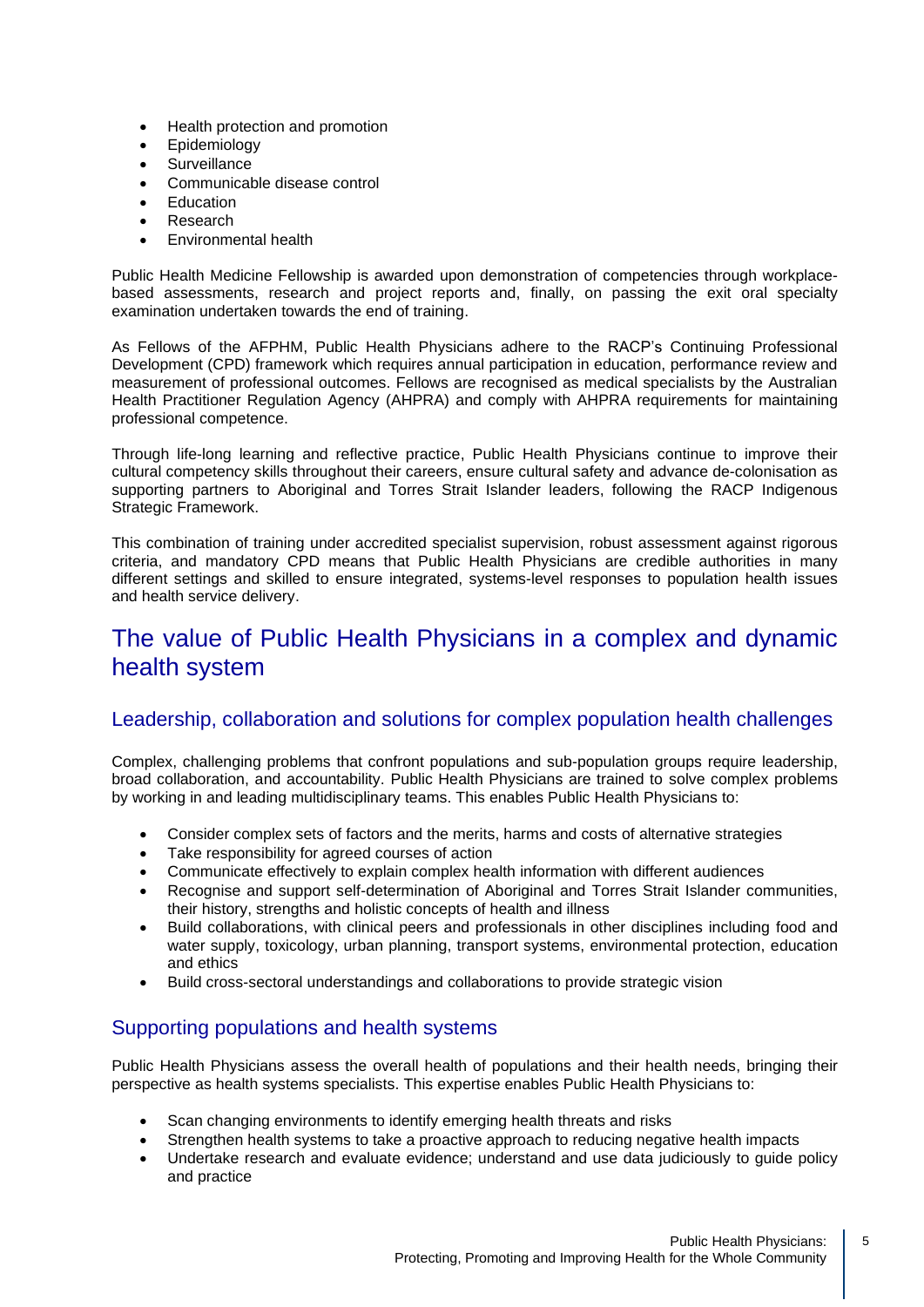- Advocate effectively for priority populations recognising the broadest determinants of health, also recognising the importance of solidarity with Aboriginal and Torres Strait Islander communities through effective partnerships in which their peoples take the lead
- Manage communicable diseases, non-communicable diseases, and environmental health threats to protect population health
- Apply 'systems thinking' and change management
- Utilise the National Aboriginal and Torres Strait Islander Health Plan 2013 2023<sup>1</sup>

### Integration of medical and public health expertise

Public Health Physicians complete compulsory training in the fundamentals of clinical medicine and acquire postgraduate qualifications in public health before undertaking advanced training in diverse settings and at various levels of the health system where public health is practised. This unique integration enables them to act as translators across the health landscape from primary to tertiary care and in research organisations and government, from the grassroots to senior government policy.

This combined clinical and population health expertise enables Public Health Physicians to:

- Work across government portfolios to better understand and address population health issues including socioeconomic differentials in health outcomes; risk behaviours such as poor diet, tobacco use; and structural factors such as institutional racism which adversely affect health outcomes for Aboriginal and Torres Strait Islander peoples and other culturally and linguistically diverse populations
- Use expertise in evidence gathering and assessment to translate study findings and situate these within the pre-existing evidence-base to guide policy and practice
- Provide technical expertise in health departments and to clinical services which are frequent first contact points for cases of infectious diseases with epidemic potential such as COVID-19, measles, Ebola and Middle East Respiratory Syndrome
- Provide expert advice on the development of immunisation schedules, investigation of outbreaks, infection prevention and control, case management and contact tracing to primary and secondary healthcare providers, health managers and government
- Support emergency response and disaster management, particularly the health effects of natural disasters
- Manage environmental health risks, including leading action on prevention and mitigation of the health impacts of climate change
- Plan health services and systems to respond to emerging non-communicable diseases and demographic concerns, including childhood obesity and ageing populations

### Evidence-based health systems and public health interventions

Public Health Physicians have been at the forefront of leading policy reforms and interventions to transform population health in ways that are evidence-based and cost-effective. This expertise enables Public Health Physicians to:

- Investigate health issues using a wide range of disciplinary methods and specific techniques, such as: undertaking literature/systematic reviews and evaluation, managing data collection, performing analyses and using quantitative, qualitative and mixed-methods approaches
- Support Indigenous research methodologies and data sovereignty
- Plan, interpret and explain health information
- Design and evaluate health information systems for disease monitoring, screening and measuring health outcomes
- Develop standards and identify cost-effective ways to improve practice
- Evaluate health services and programs and recommend improvements
- Interpret conflicting or incomplete evidence for planning
- Integrate best practice, efficient programs into health care policies and practices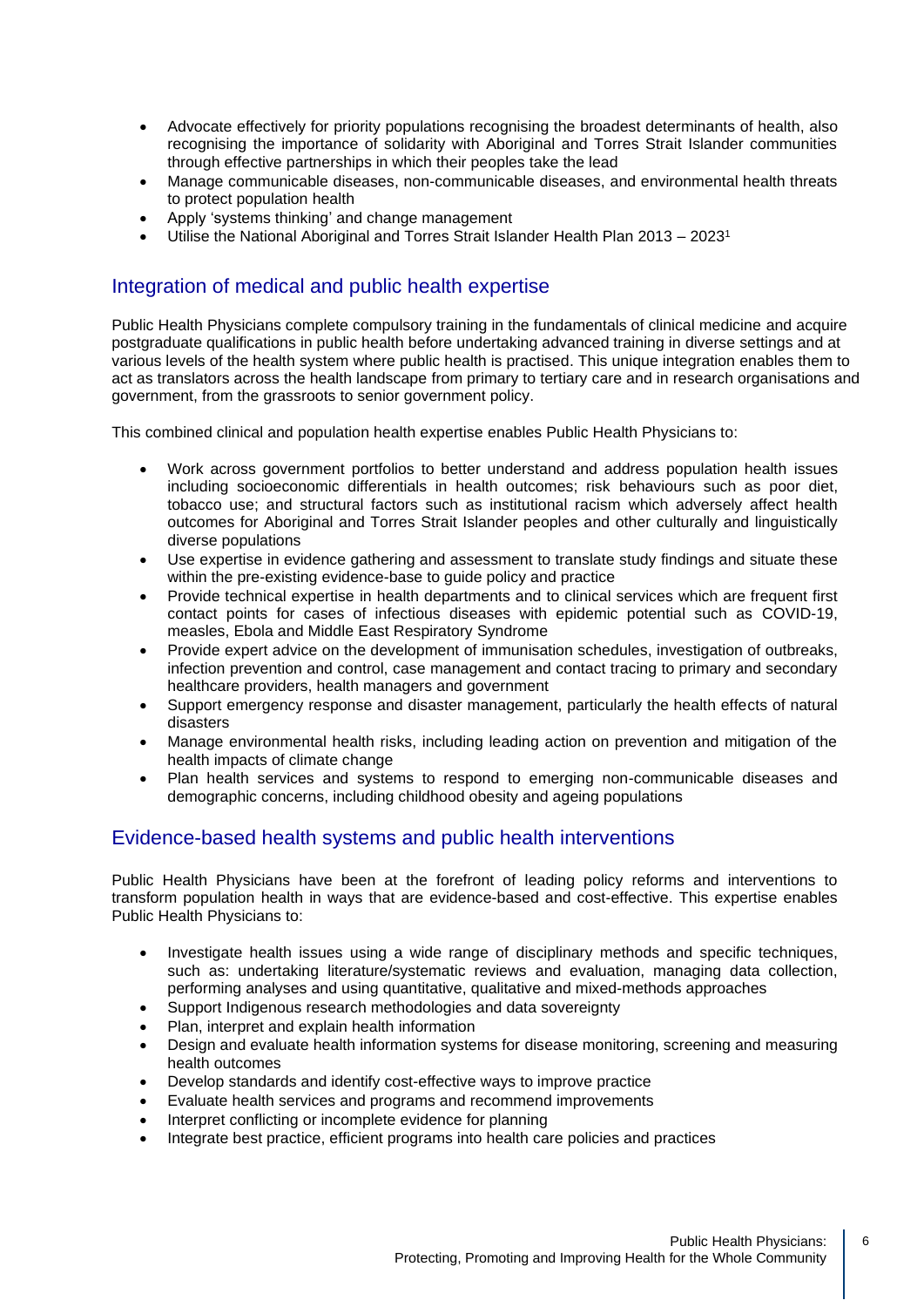## Equity in health policies

Equity is at the heart of the discipline of public health medicine. Public Health Physicians work to balance the health needs of differing groups within the community to advocate that resources are distributed equitably. This requires a high level of skill in stakeholder management to engage constructively with decision makers, including politicians, senior executives and other community leaders.

Public Health Physicians can be strong and influential advocates within the health system for populations experiencing health inequities, including culturally and linguistically diverse communities and Aboriginal and Torres Strait Islander peoples. Public Health Physicians consider health equity to be a fundamental principle of service design, implementation, program evaluation and health system reform. This expertise enables Public Health Physicians to:

- Identify and manage health inequity with different population groups
- Promote and explain the social, cultural, economic, and environmental determinants of health and the systemic pressures which influence health outcomes
- Facilitate Aboriginal and Torres Strait Islander leadership in all aspects of health policy and practice
- Advocate for and lead changes to policy to improve health outcomes and reduce inequity

### Statutory health protection and disease prevention

Public Health Physicians hold statutory responsibilities because the protection of public health is a key role of government. Fulfilling these obligations requires specialised medical knowledge and capacity to manage high-risk, time-pressured situations. This expertise enables Public Health Physicians to:

- Lead multidisciplinary teams to manage disease outbreaks and other public health emergencies
- Communicate urgent health messages precisely and effectively
- Protect communities from existing and emerging health risks through implementation of State and Territory Public Health Acts or similar legislation
- Assess and inform the development of safe, cost-effective immunisation schedules
- Design and implement systems to reduce prevalence and impact of chronic health conditions and injuries
- Monitor and provide accurate health advice on safety and quality of food, water, air and other environmental factors including climate change

## Impact

Public Health Physicians remain critical to population health in the 21<sup>st</sup> century. They are trained to lead complex change management including health promotion and disease prevention, systems reform, strategic planning, and performance monitoring required to meet heath needs. Public Health Physicians are trained for leadership roles in the health system, including statutory health protection and disease prevention; integration of social equity and health; and promoting evidence-based health decisions.

Notable public health interventions led by Public Health Physicians over the years have significantly improved the health of Australians. Of the top 10 public health successes identified by the Public Health Association of Australia (PHAA)<sup>2</sup>, Public Health Physicians made significant contributions as policy leaders, practitioners and researchers to the following:

- folate supplementation, leading to a reduction in neural tube defects
- immunisation, leading to control and elimination of some communicable diseases
- reducing infections with Human papillomavirus (HPV) and its related cancers through cervical screening and HPV vaccination
- control of HIV in Australia
- the Slip! Slop! Slap! Campaign for reducing the incidence of skin cancer, and
- research and advocacy to reduce the number of people with smoking-related illnesses.